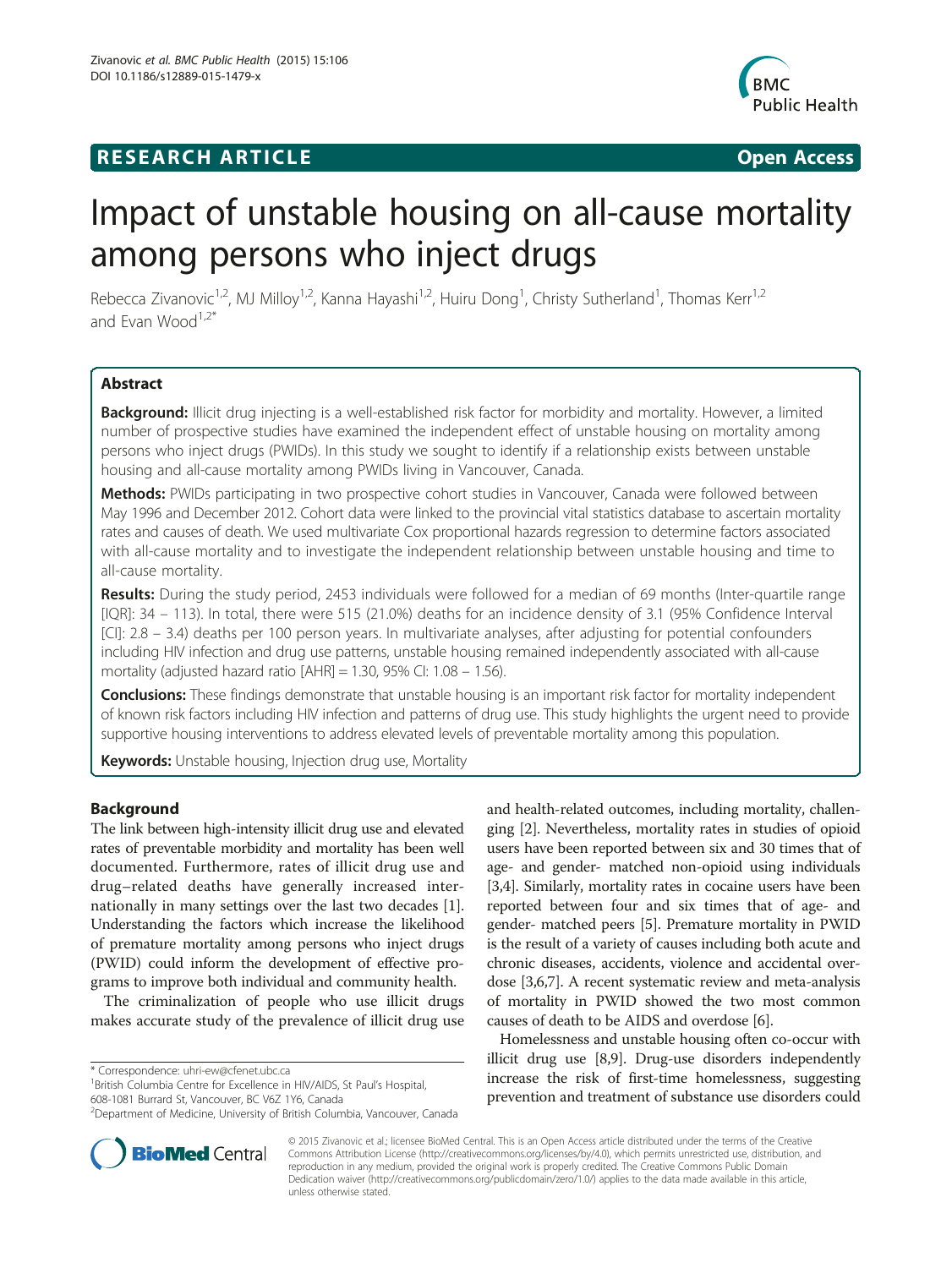have a positive effect on homelessness [[10](#page-5-0)]. In addition, homelessness has been linked with subsequent increases in drug use, injection-related risk behaviour and relapse in those who have stopped injecting drugs suggesting that effective interventions to promote housing have the potential to decrease the negative effects of drug use [\[11,12\]](#page-5-0).

The role of homelessness as a risk factor for mortality has been well studied [[13,14\]](#page-5-0). Large cohort studies in the United States show age-adjusted mortality among homeless persons to be three to nine times that of the general population [\[13,14](#page-5-0)]. Even after removing those with substance abuse from the group the difference remained three times greater than the general population [\[13\]](#page-5-0). A study conducted in Toronto showed that homeless women between the ages of 18 to 44 were 10 times more likely to die than women in the general population [\[15\]](#page-5-0). More recently, homelessness was shown to be an independent risk factor for mortality after adjustment for socioeconomic status and morbidity [[16\]](#page-5-0).

While studies have described the impacts of drug use patterns and comorbidities like HIV infection on mortality among persons who use drugs [\[17\]](#page-6-0), few studies have been able to examine the effects of unstable housing on mortality after adjustment for potential confounders like prospective measures of drug use patterns and HIV infection especially in settings with universal health care systems where HIV treatment and care is provided free of charge. Therefore, the present study was conducted to examine the independent relationship, if any, between unstable housing and all-cause mortality among PWID living in Vancouver, Canada.

## Methods

The Vancouver Injection Drug Users Study (VIDUS) and AIDS Care Cohort to Evaluate Access to Survival Services (ACCESS) are open prospective cohorts of illicit drug users in Vancouver. The recruitment and follow up procedures for the two studies are largely identical to allow for analyses of merged data, with the only key differences being that HIV positive individuals are followed in ACCESS whereas HIV-negative individuals are followed in VIDUS. In both studies the primary modes of enrollment were self-referral, word of mouth, and street outreach. Detailed sampling and recruitment procedures for these two cohorts have been described elsewhere [[18,19\]](#page-6-0).

To be eligible, participants were 18 years of age or older, had ever injected illicit drugs and resided in the greater Vancouver region. Participants with no completed follow up surveys were excluded. All participants provided written informed consent. Participants were given a \$20 stipend at each study visit for their time and transportation. The study was approved by the University of British Columbia/Providence Healthcare Research Ethics Board.

At baseline and semianually thereafter, participants completed an interviewer-administered questionnaire

that elicited a range of data, including demographic characteristics, housing status, injection and non-injection drug use, and sexual risk behaviors. In addition, venous blood samples were drawn at each visit and tested for HIV and hepatitis C virus (HCV) antibodies among those previously testing negative for these diseases. Venous blood samples taken from HIV positive individuals were assessed for HIV disease progression [\[18\]](#page-6-0). All participants had private interviews and were offered both pre- and post-test counseling with trained nurses. Referral for free healthcare was provided to those who tested HIV positive and these individuals were subsequently followed in ACCESS.

The present study included PWID who were recruited and completed at least one follow up visit between May 1996 and December 2012. To avoid potential bias relating to long durations between the last study visit where behavioural information was assessed and the date of death, individuals who were identified as deceased more than 24 months after their last follow up visit were censored on the date of the last follow up.

The primary endpoint in this analysis was all-cause mortality. Here, we ascertained all-cause mortality rates among participants through a confidential record linkage using personal health numbers with the British Columbia Vital Statistics Agency and through ongoing follow up with contacts provided by participants. The primary explanatory variable of interest was unstable housing in the previous six months. As previously, unstable housing was defined as living in a single room occupancy hotel, shelter or other transitional housing, or living on the street [[20,21](#page-6-0)].

Potential confounders that were considered included gender (male vs. female); age (per year older); ancestry (Caucasian vs. non-Caucasian); HIV serostatus (positive vs. negative); and sex work involvement (yes vs. no). A number of substance use behaviors (in the previous six months) were also considered, including ≥ daily heroin injection (yes vs. no),  $\geq$  daily cocaine injection (yes vs. no),  $\geq$ daily crack cocaine smoking (yes vs. no), and current enrolment in a methadone program (yes vs. no). Other covariates that were considered included incarceration (yes vs. no) and HCV serostatus (positive vs. negative). With the exception of age, gender and ancestry, all variables were in reference to the prior six months and measured at each semiannual follow up visit and were treated as timeupdated.

As a first step, we used Chi-square test and Wilcoxon rank sum test to compare the baseline characteristics of the participants who did and did not report unstable housing at baseline. Those who did not report unstable housing at baseline were maintained as the reference group. All-cause mortality rate and 95% confidence interval [CI] were calculated using the Poisson distribution. Survival probabilities from all-cause mortality were estimated using the Kaplan-Meier product limit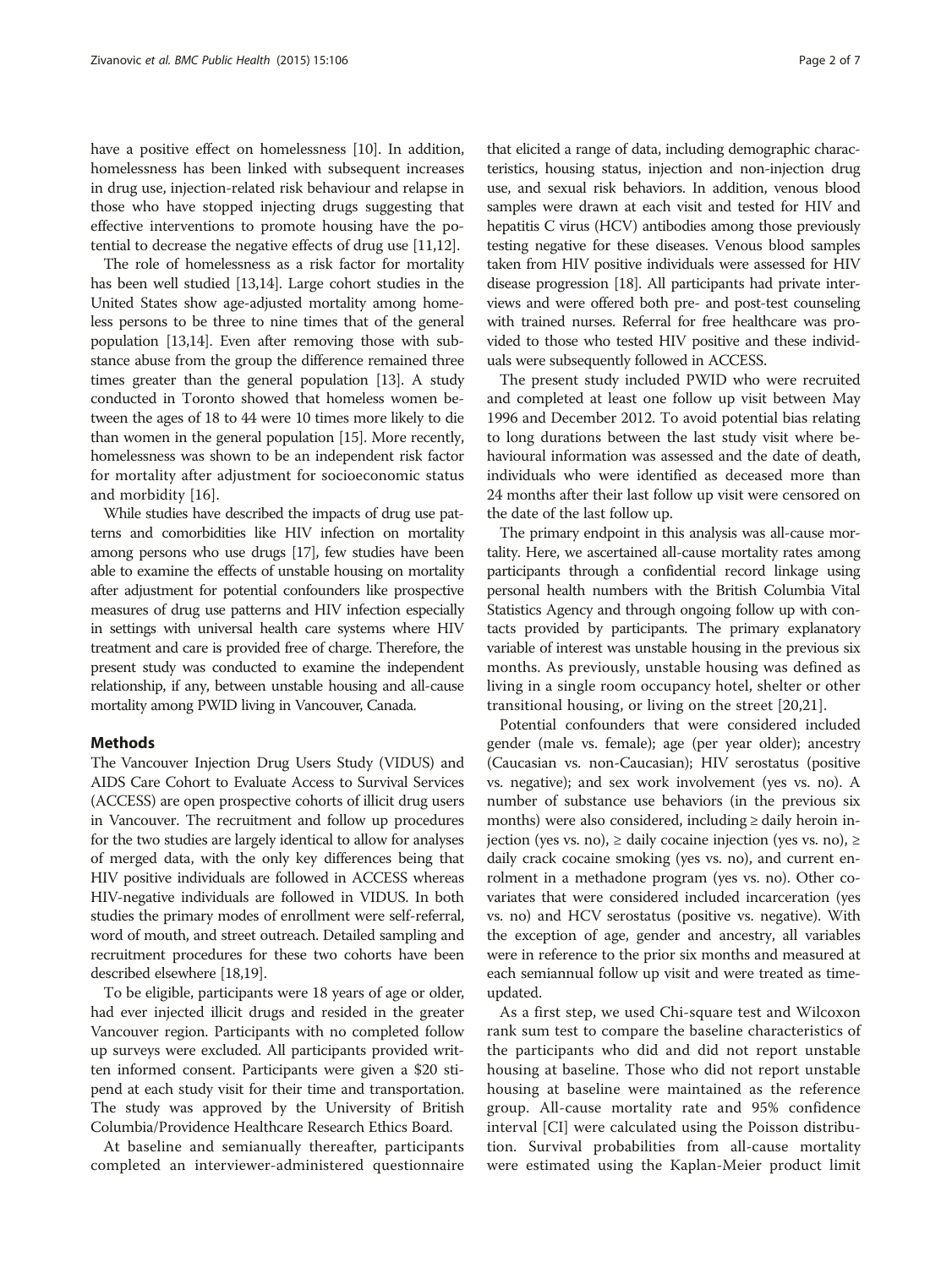<span id="page-2-0"></span>method, and compared using the two-sample log-rank test.

Next, we used bivariate Cox proportional hazards regression to examine the associations between each explanatory variable and time to all-cause mortality. To fit the multivariate model, we employed a conservative stepwise backward selection approach which considered the magnitude of change in the coefficient of unstable housing [[22](#page-6-0)]. Specifically, we included all variables found to be associated with time to all-cause mortality in bivariate analyses at  $p < 0.10$  in a multivariate model and used a stepwise approach to fit a series of reduced models. After comparing the value of the coefficient associated with unstable housing in the full model to the value of the coefficient in each of the reduced models, we dropped the secondary variable associated with the smallest relative change. We continued this iterative process until the minimum change exceeded 5%. Remaining variables were considered as potential confounders in a final multivariate model. All statistical analyses were performed using

|  |  |  |  | Table 1 Baseline characteristics of the study participants stratified by unstable housing at baseline ( $n = 2453$ ) <sup>1</sup> |
|--|--|--|--|-----------------------------------------------------------------------------------------------------------------------------------|
|--|--|--|--|-----------------------------------------------------------------------------------------------------------------------------------|

|                                               |                     | <b>Unstable housing</b> |                            |                        |         |
|-----------------------------------------------|---------------------|-------------------------|----------------------------|------------------------|---------|
| Characteristic                                | Total n (%)         | Yes 1713 (69.8)         | No <sup>2</sup> 722 (29.4) | Odds ratio (95% CI)    | p-value |
| Gender                                        |                     |                         |                            |                        |         |
| Male                                          | 1620 (66.0)         | 1147 (67.0)             | 462 (64.0)                 | $1.14(0.95 - 1.37)$    | 0.158   |
| Female                                        | 833 (34.0)          | 566 (33.0)              | 260 (36.0)                 |                        |         |
| Age, in years (median IQR)                    | $37.7(29.7 - 44.1)$ | $37.8$ (30.0 - 44.1)    | $37.6$ (29.6 - 44.0)       | $1.00(0.99-1.01)$      | 0.399   |
| Ancestry                                      |                     |                         |                            |                        |         |
| Caucasian                                     | 1496 (61.0)         | 1058 (61.8)             | 430 (59.6)                 | 1.10 (0.92-1.31)       | 0.308   |
| Other                                         | 957 (39.0)          | 655 (38.2)              | 292 (40.4)                 |                        |         |
| <b>HIV serostatus</b>                         |                     |                         |                            |                        |         |
| <b>Positive</b>                               | 758 (30.9)          | 551 (32.2)              | 200 (27.7)                 | 1.23 (1.02-1.50)       | 0.032   |
| <b>Negative</b>                               | 1692 (69.0)         | 1161 (67.8)             | 520 (72.0)                 |                        |         |
| Sex work involvement <sup>3</sup>             |                     |                         |                            |                        |         |
| Yes                                           | 560 (22.8)          | 410 (23.9)              | 143 (19.8)                 | $1.27(1.03-1.58)$      | 0.026   |
| No                                            | 1883 (76.8)         | 1296 (75.7)             | 576 (79.8)                 |                        |         |
| Daily heroin injection <sup>3</sup>           |                     |                         |                            |                        |         |
| Yes                                           | 909 (37.1)          | 660 (38.5)              | 242 (33.5)                 | 1.24 (1.04-1.49)       | 0.020   |
| No                                            | 1538 (62.7)         | 1049 (61.2)             | 478 (66.2)                 |                        |         |
| Daily cocaine injection <sup>3</sup>          |                     |                         |                            |                        |         |
| Yes                                           | 733 (29.9)          | 560 (32.7)              | 164 (22.7)                 | 1.65 (1.35-2.02)       | < 0.001 |
| No                                            | 1704 (69.5)         | 1143 (66.7)             | 552 (76.5)                 |                        |         |
| Daily non-injection cocaine use <sup>3</sup>  |                     |                         |                            |                        |         |
| Yes                                           | 590 (24.1)          | 496 (29.0)              | 90 (12.5)                  | 2.87 (2.25-3.66)       | < 0.001 |
| No                                            | 1860 (75.8)         | 1214 (70.9)             | 632 (87.5)                 |                        |         |
| Enrolment in a methadone program <sup>3</sup> |                     |                         |                            |                        |         |
| Yes                                           | 559 (22.8)          | 373 (21.8)              | 184 (25.5)                 | $0.82$ $(0.67 - 1.00)$ | 0.051   |
| No                                            | 1885 (76.8)         | 1332 (77.8)             | 537 (74.4)                 |                        |         |
| Incarceration <sup>3</sup>                    |                     |                         |                            |                        |         |
| Yes                                           | 326 (13.3)          | 255 (14.9)              | 67 (9.3)                   | 1.71 (1.29-2.28)       | < 0.001 |
| No                                            | 2122 (86.5)         | 1454 (84.9)             | 654 (90.6)                 |                        |         |
| <b>HCV</b> serostatus                         |                     |                         |                            |                        |         |
| <b>Positive</b>                               | 2025 (82.6)         | 1450 (84.7)             | 562 (77.8)                 | 1.59 (1.27-1.98)       | < 0.001 |
| <b>Negative</b>                               | 411 (16.8)          | 252 (14.7)              | 155 (21.5)                 |                        |         |

1. Not all cells add up to 2453 as participants may choose not to answer sensitive questions.

2. The reference group is those who do not report unstable housing at baseline.

3. Refers to behaviors in the last six months.

IQR = inter-quartile range.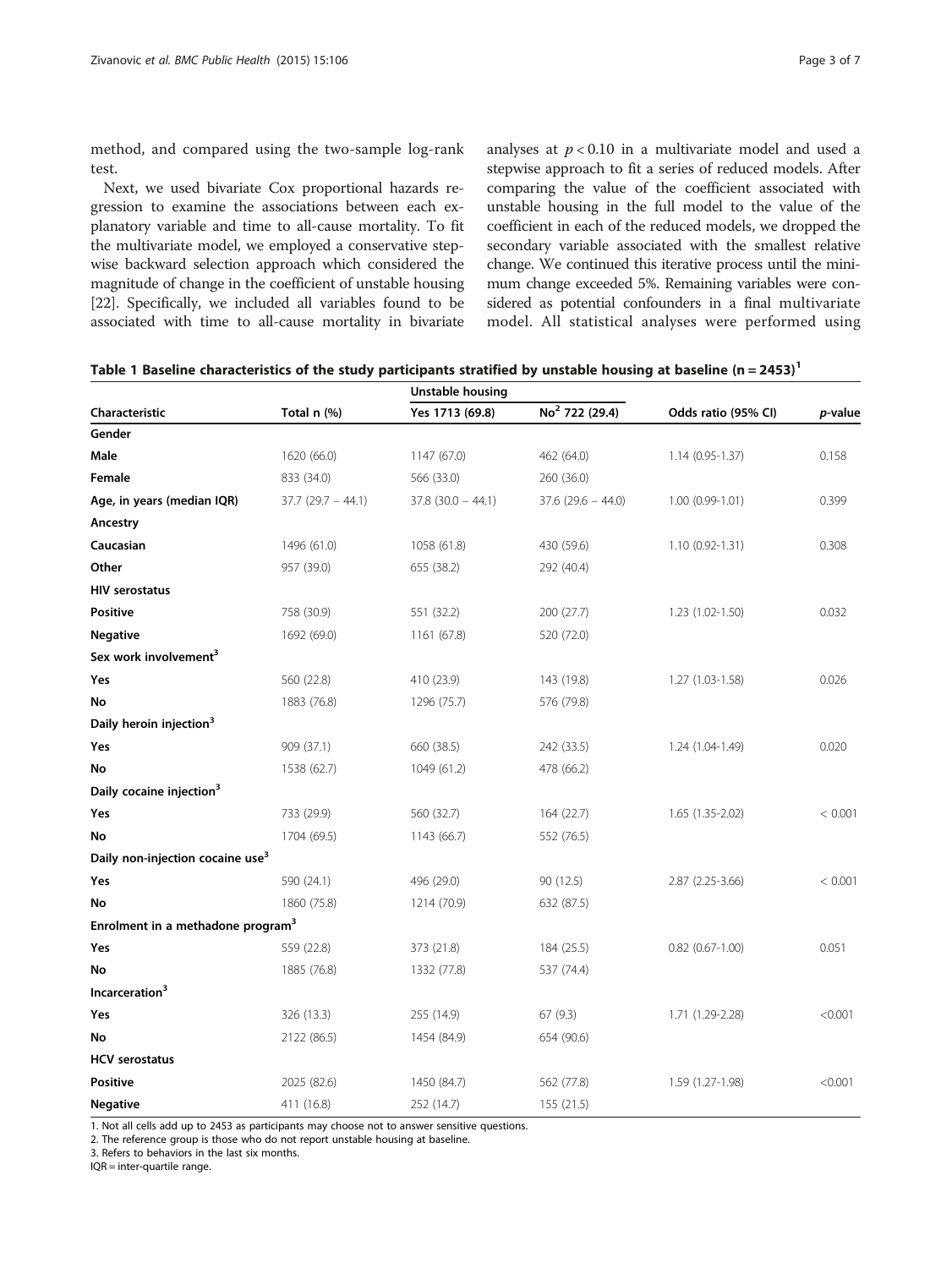SAS software version 9.3 (SAS, Cary, NC). All p-values were two-sided.

## Results

A total of 2742 eligible individuals were recruited between May 1996 and December 2012. Two hundred eighty-nine participants were excluded based on the eligibility criteria described above leaving a sample of 2453 (89.5%) for further analysis. These individuals were followed for a median of 69 months (Inter-quartile range [IQR]: 34 to 113 months). Compared to the analytic sample, those not eligible were younger, less likely to be HCV seropositive, and less likely to use crack cocaine (all  $p \le 0.05$ ), but there was no difference by housing status ( $p = 0.338$ ). Among the study sample, 515 (21.0%) individuals died for an incidence density of mortality of 3.1 (95% CI: 2.8 – 3.4) deaths per 100 person years.

At baseline, 1602 participants (66.0%) were men, 758 (30.9%) were HIV positive, 2025 (82.6%) were HCV antibody positive and 1496 (61.0%) reported Caucasian ancestry. The median age was 37.7 years (IQR: 29.7-44.1). Five hundred sixty (22.8%) had histories of sex work and 326 (13.3%) had ever been incarcerated. At baseline, 909 (37.1%) of the study sample injected heroin at least daily in the previous six months, 733 (29.9%) injected cocaine at least daily, 590 (24.1%) smoked crack cocaine daily, and 559 (22.8%) were enrolled in a methadone program.

Table [1](#page-2-0) reports the baseline characteristics of the study participants stratified by unstable housing. Compared to those with stable housing, those who reported unstable housing were more likely to be HIV seropositive (odds

ratio [OR] = 1.23, 95% CI: 1.02 – 1.50) and to be HCV seropositive  $(OR = 1.59, 95\% \text{ CI: } 1.27-1.98)$ . They were also more likely to have been involved in sex work (OR = 1.27, 95% CI: 1.03-1.58) and have been incarcerated (OR = 1.71, 95% CI: 1.29-2.28). They were less likely to be enrolled in a methadone program (OR = 0.82, 95% CI: 0.67 – 1.00). In terms of drug use patterns, unstable housing was statistically significant and positively associated with daily heroin injection (OR =  $1.24$ , 95% CI: 1.04-1.49), daily cocaine injection (OR = 1.65, 95% CI: 1.35 – 2.02) and daily crack smoking (OR = 2.87, 95% CI: 2.25 – 3.66).

Figure 1 shows the results of the Kaplan-Meier analysis of time to all-cause mortality stratified by baseline housing status. As shown, individuals reporting unstable housing were significantly more likely to die during follow up than individuals reporting stable housing at baseline ( $p < 0.001$ ).

Table [2](#page-4-0) shows results of the bivariate and multivariate Cox regression analyses of time to all-cause mortality. In the bivariate analysis, unstable housing was statistically significant and positively associated with time to all-cause mortality with a relative hazard (RH) of 1.37 (95% CI: 1.14-1.63).

As also shown in Table [2](#page-4-0), in multivariate analyses, after adjusting for potential confounders including HIV infection and drug use patterns, unstable housing remained independently associated with all-cause mortality (adjusted hazard ratio [AHR] = 1.30, 95% CI: 1.08 – 1.56).

## **Discussion**

The aim of this study was to investigate the relationship between unstable housing and risk of death among people

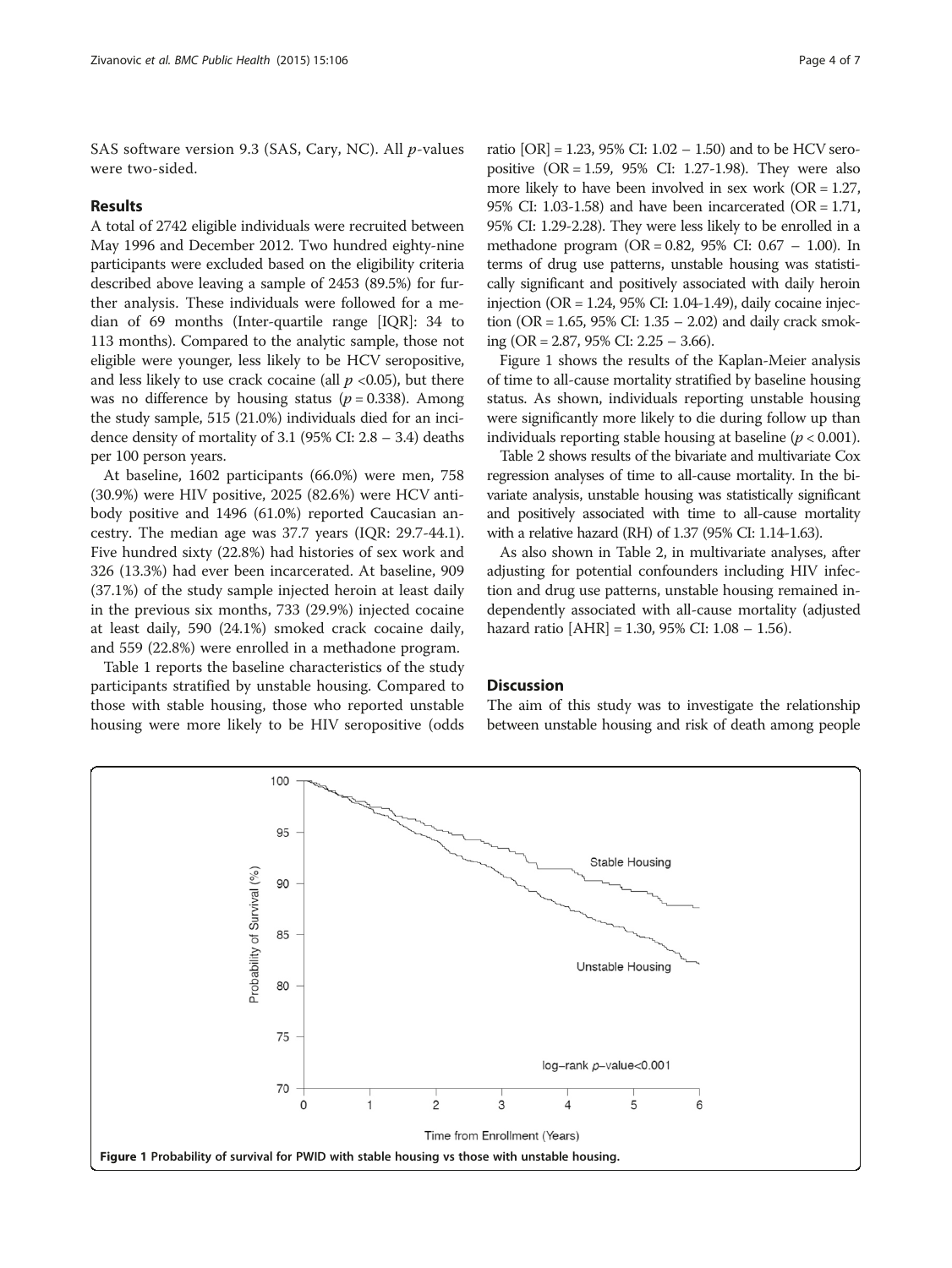<span id="page-4-0"></span>who inject drugs. We demonstrated that among a large cohort of PWID, unstable housing was independently associated with all-cause mortality. This association persisted after adjustment for a range of prospectively measured potential confounding variables including high-intensity (greater than or equal to daily) drug-use behaviours and HIV serostatus.

When stratified by housing status the baseline characteristics of the two groups showed that those in the unstable housing group were more likely to be HCV seropositive, HIV seropositive, involved in sex work or to have been incarcerated. These individuals with unstable housing were also less likely to be involved in a methadone program and more likely to report at least daily heroin injection, at least daily cocaine injection and at least daily crack smoking. These characteristics illustrate specific examples of the daily challenges faced by those living with unstable housing compared to their housed counterparts. These social, behavioural and medical factors associated with the group of PWID reporting unstable housing also attests to the complexity of both living as and studying this population.

Interestingly, even after adjustment for these competing risks of death, our analyses demonstrated a positive association between unstable housing and mortality compared to their housed counterparts suggesting that, despite all of the factors at play in the challenging lives of PWID, housing stability alone can have a substantial impact on survival.

Our findings of increased mortality in PWID with unstable housing are consistent with the available literature supporting increased mortality in homeless populations in general [[13,15](#page-5-0)]. Specifically, the present research adds important data on the subset of homeless individuals who also use drugs and demonstrates the important role of housing on survival. Our data supports existing literature highlighting the importance of framing homelessness as a health issue, and creating public health interventions aimed at improving the health and longevity of drug users by addressing various social and environmental factors, including

| Table 2 Bivariate and multivariate Cox proportional hazards analyses of the time to death among 2453 PWID |  |  |  |
|-----------------------------------------------------------------------------------------------------------|--|--|--|
|-----------------------------------------------------------------------------------------------------------|--|--|--|

|                                   | Unadjusted<br>Relative hazard (RH) |               |         | Adjusted                     |               |         |  |
|-----------------------------------|------------------------------------|---------------|---------|------------------------------|---------------|---------|--|
|                                   |                                    |               |         | <b>Relative hazard (ARH)</b> |               |         |  |
| Variable                          | <b>RH</b>                          | (95% CI)      | p-value | <b>ARH</b>                   | (95% CI)      | p-value |  |
| Unstable housing*                 |                                    |               |         |                              |               |         |  |
| (Yes vs. No)                      | 1.37                               | $1.14 - 1.63$ | < 0.001 | 1.30                         | 1.08-1.56     | 0.005   |  |
| Gender                            |                                    |               |         |                              |               |         |  |
| (Male vs. Female)                 | 1.09                               | $0.91 - 1.30$ | 0.353   |                              |               |         |  |
| Age                               |                                    |               |         |                              |               |         |  |
| (per 1 year older)                | 1.03                               | $1.02 - 1.04$ | < 0.001 |                              |               |         |  |
| <b>Ethnicity</b>                  |                                    |               |         |                              |               |         |  |
| (Caucasian vs. Other)             | 1.07                               | $0.90 - 1.28$ | 0.440   |                              |               |         |  |
| <b>HIV serostatus</b>             |                                    |               |         |                              |               |         |  |
| (Positive vs. Negative)           | 2.67                               | 2.24-3.18     | < 0.001 | 2.56                         | 2.14-3.07     | < 0.001 |  |
| Sex work involvement*             |                                    |               |         |                              |               |         |  |
| (Yes vs. No)                      | 0.76                               | $0.57 - 1.02$ | 0.071   |                              |               |         |  |
| Daily heroin injection*           |                                    |               |         |                              |               |         |  |
| (Yes vs. No)                      | 0.80                               | $0.64 - 1.00$ | 0.051   | 0.83                         | $0.66 - 1.04$ | 0.108   |  |
| Daily cocaine injection*          |                                    |               |         |                              |               |         |  |
| (Yes vs. No)                      | 1.44                               | 1.16-1.80     | 0.001   | 1.36                         | 1.08-1.71     | 0.009   |  |
| Daily Non-injection cocaine use*  |                                    |               |         |                              |               |         |  |
| (Yes vs. No)                      | 0.89                               | $0.73 - 1.08$ | 0.238   |                              |               |         |  |
| Enrolment in a methadone program* |                                    |               |         |                              |               |         |  |
| (Yes vs. No)                      | 0.81                               | $0.68 - 0.97$ | 0.020   |                              |               |         |  |
| Incarceration*                    |                                    |               |         |                              |               |         |  |
| (Yes vs. No)                      | 0.92                               | $0.72 - 1.17$ | 0.486   |                              |               |         |  |
| <b>HCV</b> serostatus             |                                    |               |         |                              |               |         |  |
| (Positive vs. Negative)           | 1.95                               | 1.30-2.94     | 0.001   |                              |               |         |  |

\*Behaviours refer to activities in the last six months.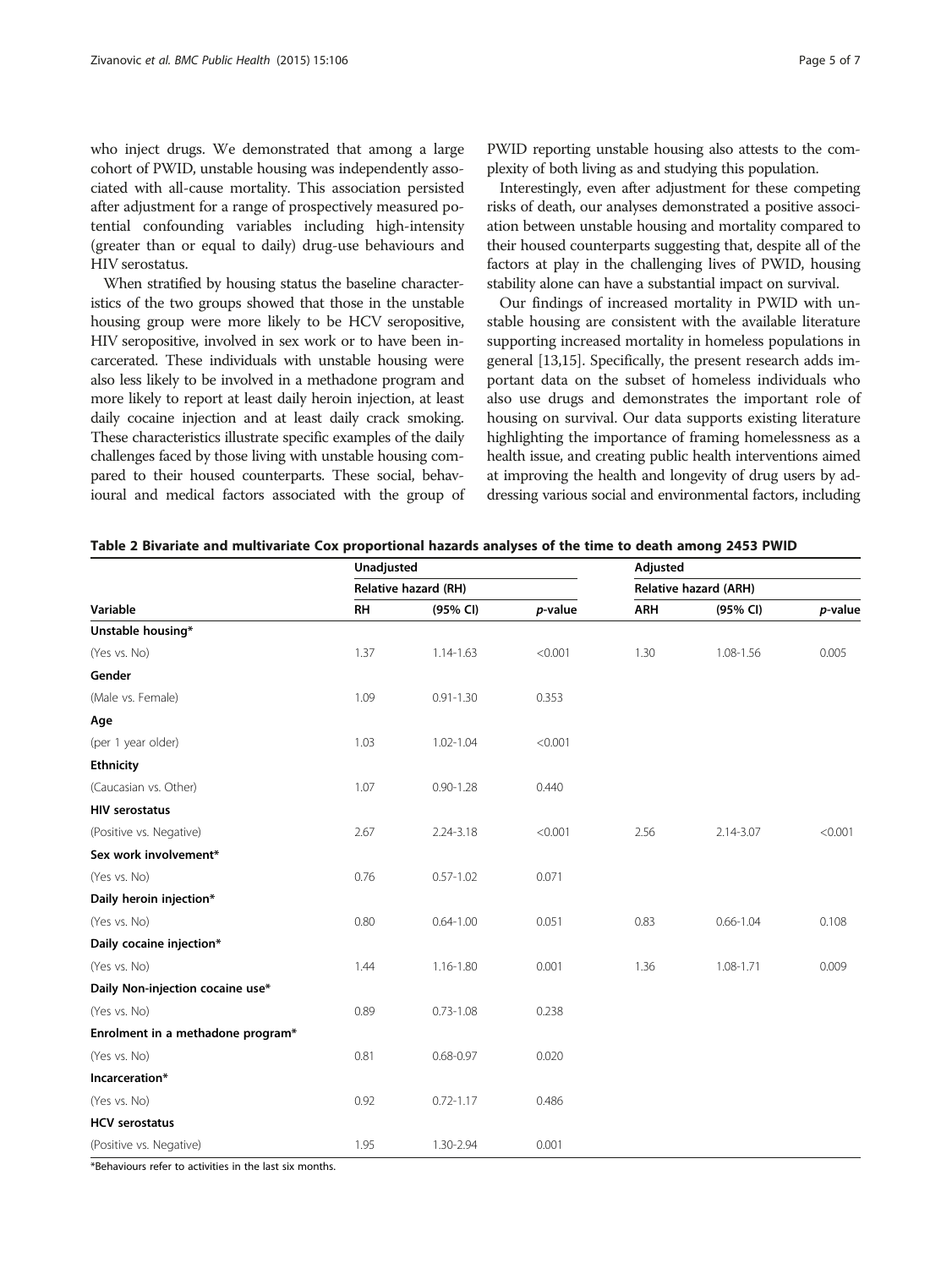<span id="page-5-0"></span>homelessness, that worsen the negative consequences of drug use [\[23\]](#page-6-0).

Housing is included with food, clothing, medical care and necessary social services under Article 25 of the United Nations Declaration of Human Rights [[24\]](#page-6-0). However provision lags behind and often comes with restrictions and stipulations around sobriety, health status, employment and income. One specific example of a novel approach at work is "Housing First" which involves providing access to permanent housing and the services people may desire to maintain that housing. This program works on the philosophy shared by the UN that housing is a basic human right and then the many factors that may have contributed to a person's homelessness can be best addressed once the person has stable housing [[25\]](#page-6-0).

Our study has several limitations. First, the study sample was not randomly selected and our findings may not be generalizable to all PWID. Second, although the selfreported data may have been affected by reporting bias, we do not believe that individuals could have differentially reported housing status based on their time to allcause-mortality, which was ascertained through administrative data. Self-reported data to control for potential confounding has been commonly used and found to be valid in studies involving PWID [\[26](#page-6-0)]. Third, as with all observational studies, the relationship observed between mortality and unstable housing may be under the influence of unobserved confounding. Finally, mortality rates may have been underestimated as participants who died outside of the province were not included in the provincial registry and therefore not accounted for. However, this is unlikely to impact our findings as previous studies have shown that migration rates out of province are very low in this setting [\[27\]](#page-6-0).

## Conclusions

In summary, the present study highlights the significant role of unstable housing in increasing premature mortality in PWID. This demonstrates the need for implementation of supportive housing programs to be an integral part of public health initiatives aimed at improving the health of populations of PWID.

#### Abbreviations

ACCESS: AIDS Care Cohort to Evaluate Access to Survival Services; AHR: Adjusted Hazard Ratio; AIDS: Acquired Immunodeficiency Syndrome; CI: Confidence Interval; HCV: Hepatitis C Virus; HIV: Human Immunideficiency Virus; IQR: Inter-quartile range; PWID: Persons who inject drugs; OR: Odds Ratio; UN: United Nations; VIDUS: Vancouver Injection Drug Users Study.

#### Competing interests

The study was supported by the US National Institutes of Health (VIDUS: R01DA011591, ACCESS: R01DA021525). This research was undertaken, in part, thanks to funding from the Canada Research Chairs program through a Tier 1 Canada Research Chair in Inner City Medicine which supports Dr. Evan Wood. Dr. Milloy is supported in part by the United States National Institutes of Heath (R01DA02152525). The authors declare that they have no competing interests.

#### Author's contributions

RZ was the primary author of this manuscript, drafting all sections and coordinating with all authors. MM provided critical appraisal and has approved the submitted manuscript. HD provided the statistical analysis, guidance over methodology and overall appraisal. She has approved the submitted manuscript. CS, KH and TK provided critical appraisal and feedback and have approved the submitted manuscript. EW made substantial contributions to methodology and content. He also provided critical appraisal and feedback and has approved the submitted manuscript. All authors read and approved the final manuscript.

#### Acknowledgements

The authors thank the study participants for their contribution to the research, as well as current and past researchers and staff. The study was supported by the US National Institutes of Health (VIDUS: R01DA011591, ACCESS: R01DA021525). This research was undertaken, in part, thanks to funding from the Canada Research Chairs program through a Tier 1 Canada Research Chair in Inner City Medicine which supports Dr. Evan Wood. Dr. Milloy is supported in part by the National Institutes of Health (R01 DA021525). Dr. Hayashi is supported by the Canadian Institutes of Health Research.

### Received: 9 October 2014 Accepted: 27 January 2015 Published online: 07 February 2015

#### References

- 1. Darke S, Degenhardt L, Mattick R. Mortality Amongst Illicit Drug Users. Cambridge: Cambridge University Press; 2007.
- Degenhardt L, Hall W. Extent of illicit drug use and dependence, and their contribution to the global burden of disease. Lancet. 2012;379(9810):55–70.
- 3. Oppenheimer E, Tobutt C, Taylor C, Andrew T. Death and survival in a cohort of heroin addicts from London clinics: a 22-year follow-up study. Addiction. 1994;89(10):1299–308.
- 4. Clausen T, Waal H, Thoresen M, Gossop M. Mortality among opiate users: opioid maintenance therapy, age and causes of death. Addiction. 2009;104(8):1356–62.
- 5. Degenhardt L, Singleton J, Calabria B, Kerr T, Mehta S, Kirk G, et al. Mortality among concaine users: a systematic review of cohort studies. Drug Alcohol Depend. 2011;113(2–3):88–95.
- 6. Mathers BM, Degenhardt L, Bucello C, Lemon J, Wiessing L, Hickman M. Mortality among people who inject drugs: a systematic review and meta-analysis. Bull World Health Organ. 2013;91(2):102–23.
- 7. Gossop M, Stewart D, Treacy S, Marsden J. A prospective study of mortality among drug misusers during a 4-year period after seeking treatment. Addiction. 2002;97(1):39–47.
- 8. Aidala A, Cross JE, Stall R, Harre D, Sumartojo E. Housing status and HIV risk behaviors: implications for prevention and policy. AIDS Behav. 2005;9 (3):251–6.
- 9. Tompsett CJ, Domoff SE, Toro PA. Peer substance use and homelessness predicting substance abuse from adolescence through early adulthood. Am J Community Psychol. 2013;51(3–4):520–9.
- 10. Thompson Jr RG, Wall MM, Greenstein E, Grant BF, Hasin DS. Substance-use disorders and poverty as prospective predictors of first-time homelessness in the United States. Am J Public Health. 2013;103 Suppl 2:S282–8.
- 11. Topp L, Iversen J, Baldry E, Maher L, Collaboration of Australian NSP. Housing instability among people who inject drugs: results from the Australian needle and syringe program survey. J Urban Health. 2013;90(4):699–716.
- 12. Linton SL, Celentano DD, Kirk GD, Mehta SH. The longitudinal association between homelessness, injection drug use, and injection-related risk behavior among persons with a history of injection drug use in Baltimore, MD. Drug Alcohol Depend. 2013;132(3):457–65.
- 13. Hibbs J, Benner L, Klugman L, Spencer R, Macchia I, Mellinger A, et al. Mortality in a cohort of homeless adults in Philadelphia. N Engl J Med. 1994;331(5):304–9.
- 14. Baggett T, Hwang S, O'Connell J, Porneala B, Stringfellow E, Orav J, et al. Mortality among homeless adults in Boston: Shifts in causes of death over a 15-year period. JAMA Intern Med. 2013;173(3):189–95.
- 15. Cheung A, Hwang S. Risk of death among homeless women: a cohort study and review of the literature. Can Med Assoc J. 2004;170(8):1243–7.
- 16. Morrison DS. Homelessness as an independent risk factor for mortality: results from a retrospective cohort study. Int J Epidemiol. 2009;38(3):877–83.